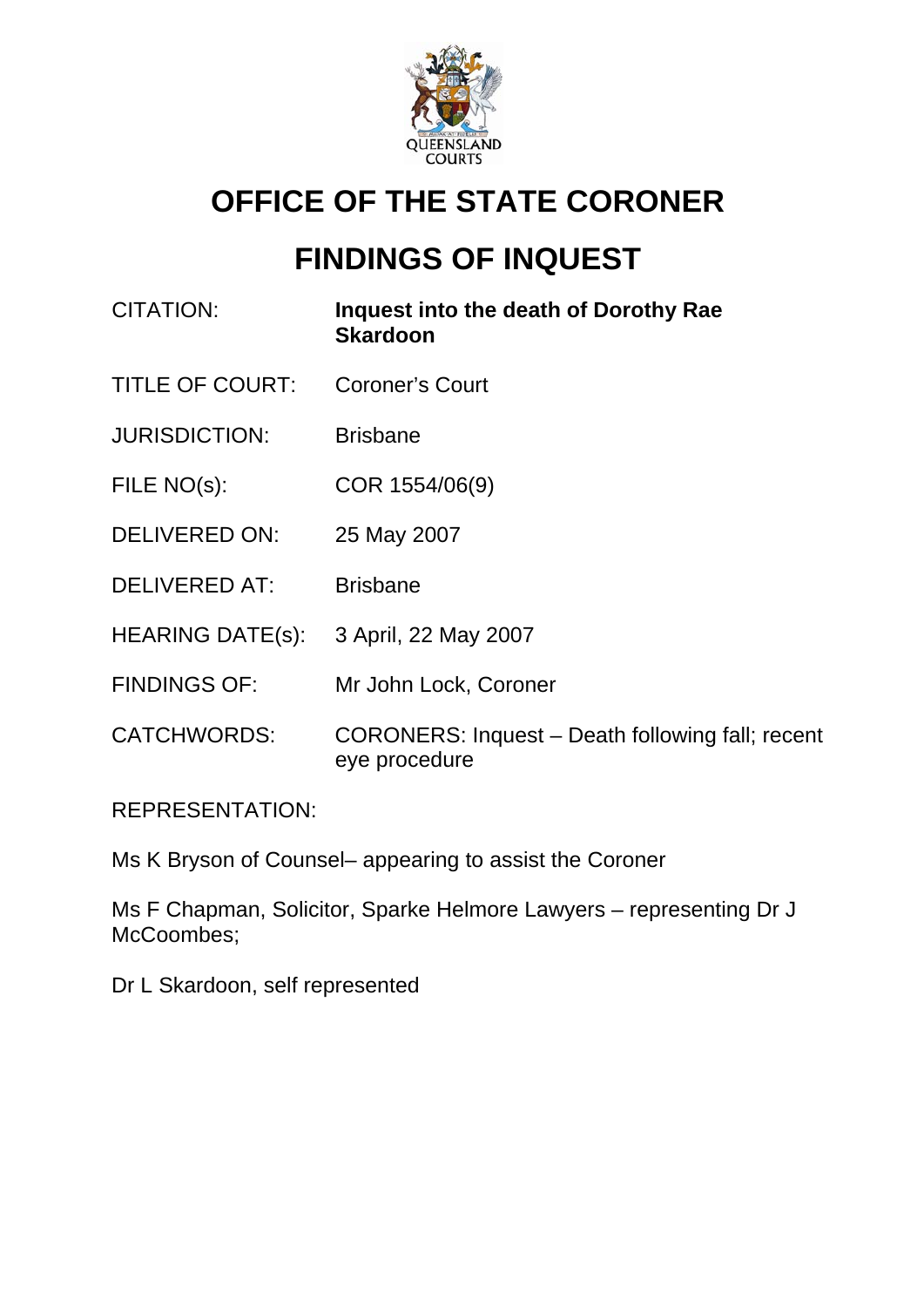Findings of the inquest into the death of<br>Dorothy Rae SKARDOON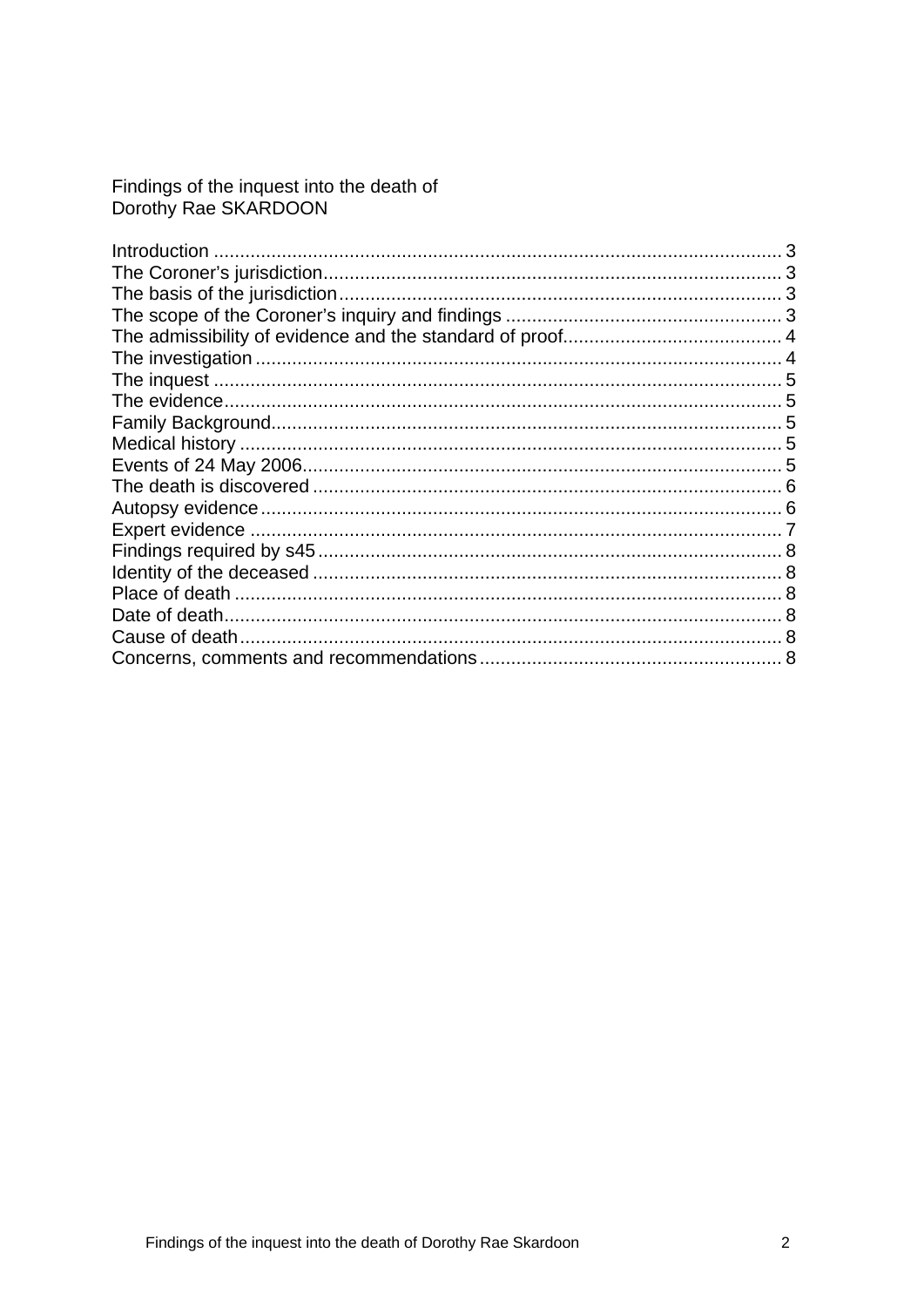<span id="page-2-0"></span>The *Coroners Act 2003* provides in s45 that when an inquest is held into a death, the coroner's written findings must be given to the family of the person who died and to each of the persons or organisations granted leave to appear at the inquest. These are my findings in relation to the death of Dorothy Rae Skardoon. They will be distributed in accordance with the requirements of the Act and placed on the website of the Office of the State Coroner.

## **Introduction**

At the time of her death, Dorothy Rae Skardoon was eighty-two years of age. She was discovered deceased in her residence by her daughter on 25 May 2006. On 24 May 2005, Mrs Skardoon attended a specialist medical appointment with an ophthalmologist. During the consultation, a procedure called a fluorescein angiogram was performed.

These findings seek to explain how the death occurred and consider whether Mrs Skardoon was appropriately managed by the relevant specialist.

## **The Coroner's jurisdiction**

Before turning to the evidence, I will say something about the nature of the coronial jurisdiction.

## **The basis of the jurisdiction**

When Mrs Skardoon was located deceased, it was not apparent what had caused her death. As such, her death became a reportable death within the terms of the Act<sup>[1](#page-2-1)</sup>. The matter was reported to police who in turn reported the death to the coroner for investigation and inquest.

# **The scope of the Coroner's inquiry and findings**

A coroner has jurisdiction to inquire into the cause and the circumstances of a reportable death. If possible he/she is required to find:-

- whether a death in fact happened;
- the identity of the deceased;
- when, where and how the death occurred; and
- what caused the person to die.

There has been considerable litigation concerning the extent of a coroner's jurisdiction to inquire into the circumstances of a death. The authorities clearly establish that the scope of an inquest goes beyond merely establishing the medical cause of death.

An inquest is not a trial between opposing parties but an inquiry into the death. In a leading English case it was described in this way:-

*It is an inquisitorial process, a process of investigation quite unlike a criminal trial where the prosecutor accuses and the accused defends… The function of an inquest is to seek out and record as many of the facts concerning the death as the public interest requires.*<sup>[2](#page-2-2)</sup>

1

<sup>&</sup>lt;sup>1</sup> Section 8(3) (e) defines a death as reportable if a cause of death certificate has not been issued and is not likely to be issued for a person.

<span id="page-2-2"></span><span id="page-2-1"></span><sup>2</sup> *R v South London Coroner; ex parte Thompson* (1982) 126 S.J. 625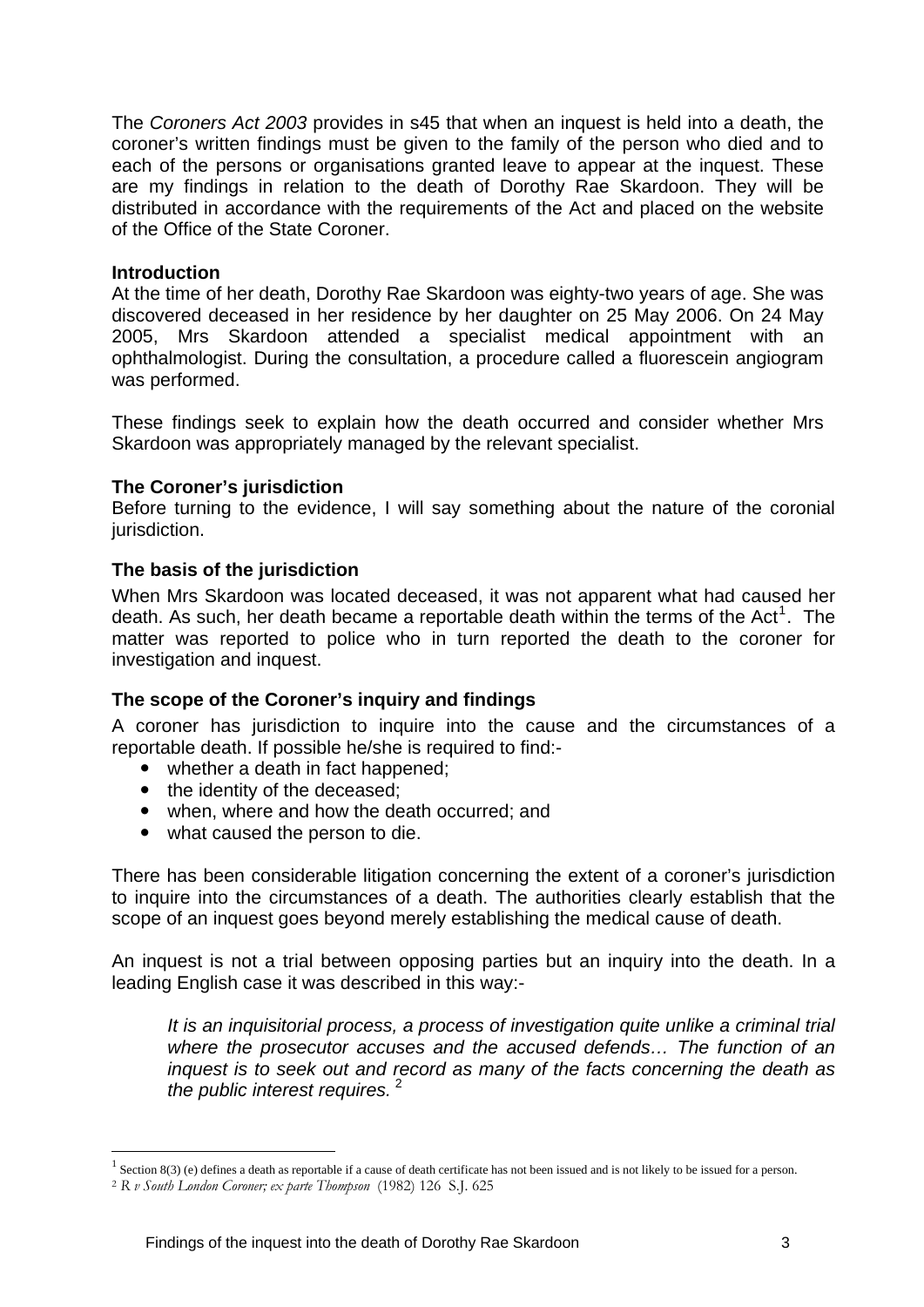<span id="page-3-0"></span>The focus is on discovering what happened, not on ascribing guilt, attributing blame or apportioning liability. The purpose is to inform the family and the public of how the death occurred with a view to reducing the likelihood of similar deaths. As a result, the Act authorises a coroner to make preventive recommendations concerning public health or safety, the administration of justice or ways to prevent deaths from happening in similar circumstances in future.<sup>[3](#page-3-1)</sup> However, a coroner must not include in the findings or any comments or recommendations statements that a person is or maybe guilty of an offence or is or may be civilly liable for something.<sup>[4](#page-3-2)</sup>

## **The admissibility of evidence and the standard of proof**

Proceedings in a coroner's court are not bound by the rules of evidence because section 37 of the Act provides that the court "*may inform itself in any way it considers appropriate."* That doesn't mean that any and every piece of information however unreliable will be admitted into evidence and acted upon. However, it does give a coroner greater scope to receive information that may not be admissible in other proceedings and to have regard to its provenance when determining what weight should be given to the information.

This flexibility has been explained as a consequence of an inquest being a fact-finding exercise rather than a means of apportioning guilt: an inquiry rather than a trial.<sup>[5](#page-3-3)</sup>

A coroner should apply the civil standard of proof, namely the balance of probabilities, but the approach referred to as the *Briginshaw* sliding scale is applicable.<sup>[6](#page-3-4)</sup> This means that the more significant the issue to be determined, the more serious an allegation or the more inherently unlikely an occurrence, the clearer and more persuasive the evidence needed for the trier of fact to be sufficiently satisfied that it has been proven to the civil standard.<sup>[7](#page-3-5)</sup>

It is also clear that a Coroner is obliged to comply with the rules of natural justice and to act judicially.<sup>[8](#page-3-6)</sup> This means that no findings adverse to the interest of any party may be made without that party first being given a right to be heard in opposition to that finding. As Annetts v McCann<sup>[9](#page-3-7)</sup> makes clear that includes being given an opportunity to make submissions against findings that might be damaging to the reputation of any individual or organisation.

## **The investigation**

I will now say something about the investigation of Mrs Skardoon's death.

Following the discovery of Mrs Skardoon, the Queensland Ambulance Service attended along with the Queensland Police Service. Constable Bolgar stationed at the Indooroopilly Police Station was the officer tasked to investigate the death. Scenes of Crime officers also attended and photographs were taken.

<sup>1</sup>  $3 \times 46$ 

<span id="page-3-2"></span><span id="page-3-1"></span> $4$  s45(5) and 46(3)<br>  $5$  R v South London Coroner; ex parte Thompson per Lord Lane CJ, (1982) 126 S.J. 625

<span id="page-3-4"></span>

<span id="page-3-3"></span><sup>&</sup>lt;sup>6</sup> *Anderson v Blashki* [1993] 2 VR 89 at 96 per Gobbo J<br><sup>7</sup> Briginshaw v Briginshaw (1938) 60 CLR 336 at 361 per Sir Owen Dixon J

<span id="page-3-6"></span><span id="page-3-5"></span><sup>8</sup> *Harmsworth v State Coroner* [1989] VR 989 at 994 and see a useful discussion of the issue in Freckelton I., "Inquest

Law" in *The inquest handbook*, Selby H., Federation Press, 1998 at 13<sup>9</sup> (1990) 65 ALJR 167 at 168

<span id="page-3-7"></span>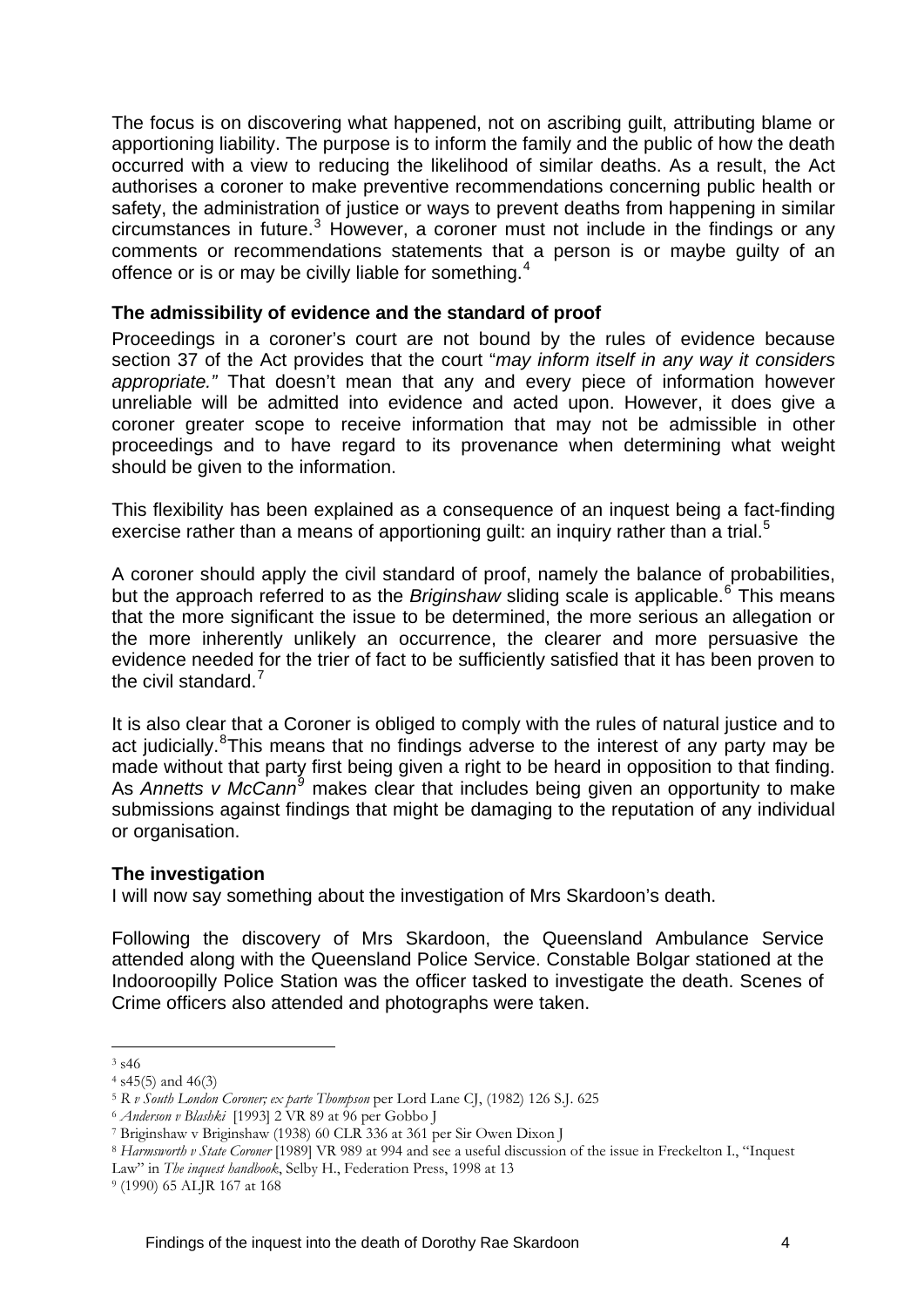<span id="page-4-0"></span>Mrs Skardoon was transported to the John Tonge Centre where an autopsy was performed by Dr Urankar the following day.

Staff of the Office of the State Coroner have also undertaken a number of inquiries and obtained statements. An expert report was also commissioned in order to examine the appropriateness, or otherwise, of the care provided to Mrs Skardoon by her treating specialist.

## **The inquest**

A pre-hearing conference was held in Brisbane on 3 April 2007 before the Deputy State Coroner. Ms Bryson was appointed Counsel Assisting. Leave to appear was granted to Dr McCoombes and Dr Skardoon, the daughter of the deceased.

The inquest was heard on 22 May 2007. Two witnesses gave evidence, namely Constable Bolgar and Dr Skardoon. A total of thirteen exhibits were tendered. It was intended to hear from a further five witnesses.

After hearing from Dr Skardoon and for the reasons that will be referred to later in this decision, the court determined that it was not necessary to question or hear from other proposed witnesses and a determination could be made on the written statements.

## **The evidence**

I turn now to the evidence. Of course I can not summarise all of the information contained in the exhibits and transcript but I consider it appropriate to record in these reasons the evidence I believe is necessary to understand the findings I have made.

# **Family Background**

Mrs Skardoon moved to Brisbane from Melbourne in about 1950. For her age, she was an active woman. She continued to live independently and drive a car up until her death.

Mrs Skardoon was an active member of her local community. She was a member of the National Seniors Committee, an active parishioner at her local Anglican Church and a member of a Probus club.

## **Medical history**

Mrs Skardoon suffered from high blood pressure for which she had been medicated. Her prescription was ceased by her general practitioner in February 2005 as it was thought to be inducing hypotensive episodes.

Mrs Skardoon also suffered osteoporosis and Pagets disease for which she was medicated with aspirin daily and Actonel weekly. Both of these conditions have a negative impact on the structure and strength of a person's bones, predisposing a person to fractures from a fall or other trauma. Notwithstanding these conditions, Dr Skardoon said she was not often unwell and would not need to see doctors regularly.

# **Events of 24 May 2006**

Mrs Skardoon was referred to Dr McCoombes, an ophthalmologist at the Eye Centre, River City on 24 May 2006 following a referral from Dr Watts and a diagnosis of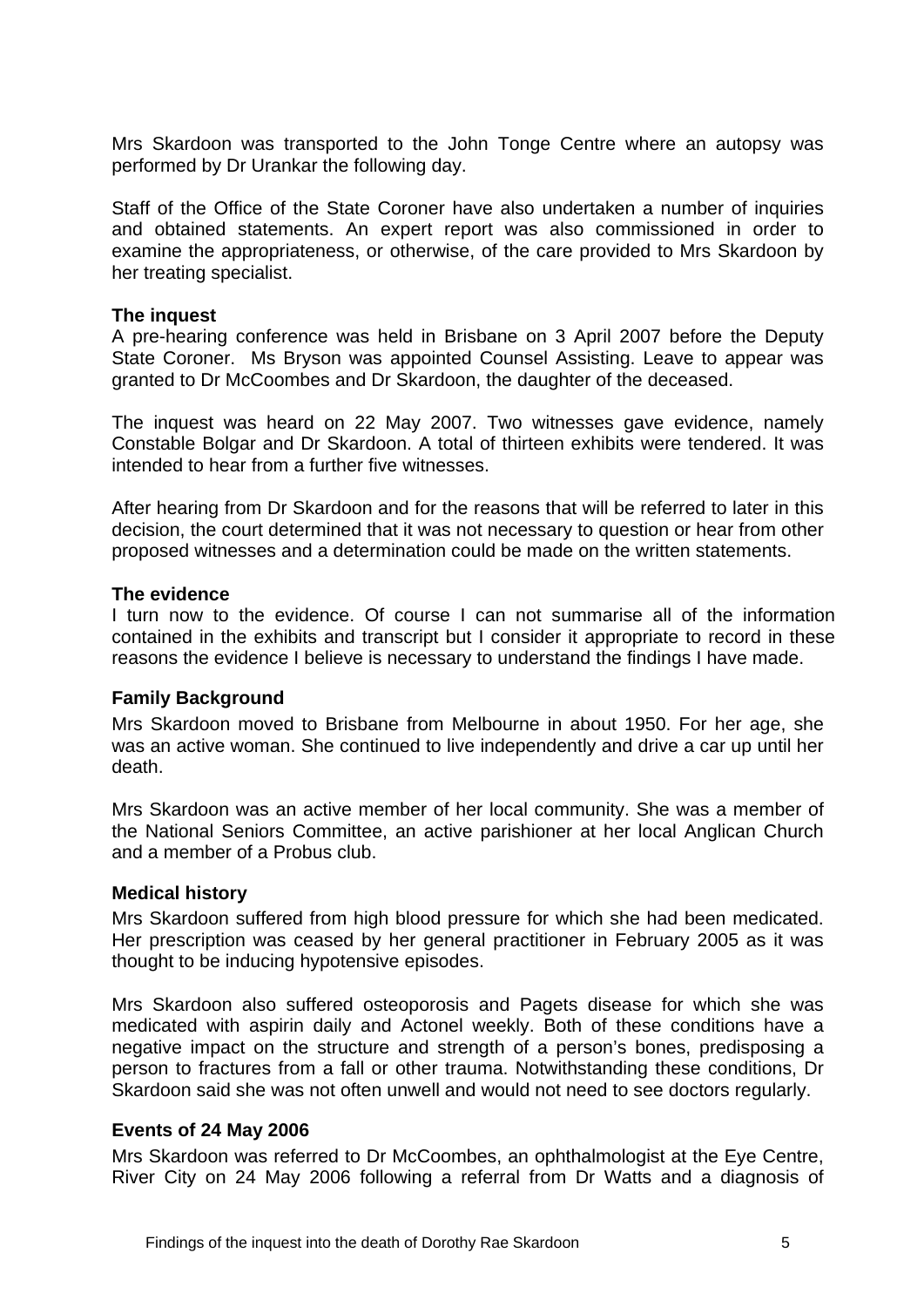<span id="page-5-0"></span>macular degeneration. Dr Skardoon had initially referred her mother to Dr Watts for a consultation. On 24 May 2006, Dr McCoombes performed a procedure called a fluorescein angiogram on Mrs Skardoon. A fluorescein angiogram is a type of test designed to provide information about the circulatory system and the condition of the back of the eye. The test is used to evaluate eye diseases that affect the retina and is performed by the injecting of the dye, Fluorescein, into a vein in the arm. The dye then travels to the blood vessels inside the eye and a camera photographs the dye as it travels through the blood vessels.

At the conclusion of the procedure, Belinda Castellano, Ophthalmic Technician, escorted Mrs Skardoon to the consulting room to allow Dr McCoombes to discuss the results of the test with her.

Dr McCoombes recalls discussing the findings of the fluorescein angiogram with Mrs Skardoon and observed that she was not experiencing any adverse reaction to the procedure. In his opinion, Mrs Skardoon was well. He accompanied her to the front counter so that a follow up appointment could be made.

Margaret Anderson, Medical Receptionist, made a follow up appointment for Mrs Skardoon and then called her a taxi. Ms Anderson recalls Mrs Skardoon exited the building via the front doors and waited to the left of the building until her taxi arrived. This was the last time Mrs Skardoon was seen alive.

## **The death is discovered**

On 25 May 2006, Dr Skardoon attended her mother's residence at St Lucia. On arrival at the residence, Dr Skardoon noticed blood on the stairs and a trail to the bedroom where she found her mother laying on the floor deceased. Police were called and Constable Bolgar of the Indooroopilly Police Station attended the residence and commenced an investigation.

## **Autopsy evidence**

An autopsy was conducted by Dr Urankar at the John Tonge Centre on 26 May 2006. Fractures were identified to the deceased's left tibia, left fibula at the ankle and left shoulder. It was concluded that the cause of death was haemorrhage due to a fracture caused by a fall. The autopsy also found that Mrs Skardoon was suffering mild coronary artery disease and valvular disease with a history of hypertension. Dr Urankar concluded that these three factors could have led to Mrs Skardoon experiencing left ventricular hypertrophy which may have caused an arrhythmia resulting in her falling.

During the autopsy, samples were taken and sent for toxicology testing. Those tests revealed alcohol in the urine at a rate of 60mg/100ml. It could not been determined whether Mrs Skardoon consumed alcohol prior to her death or whether the presence of alcohol was a post mortem reaction. In any event it is at a low level.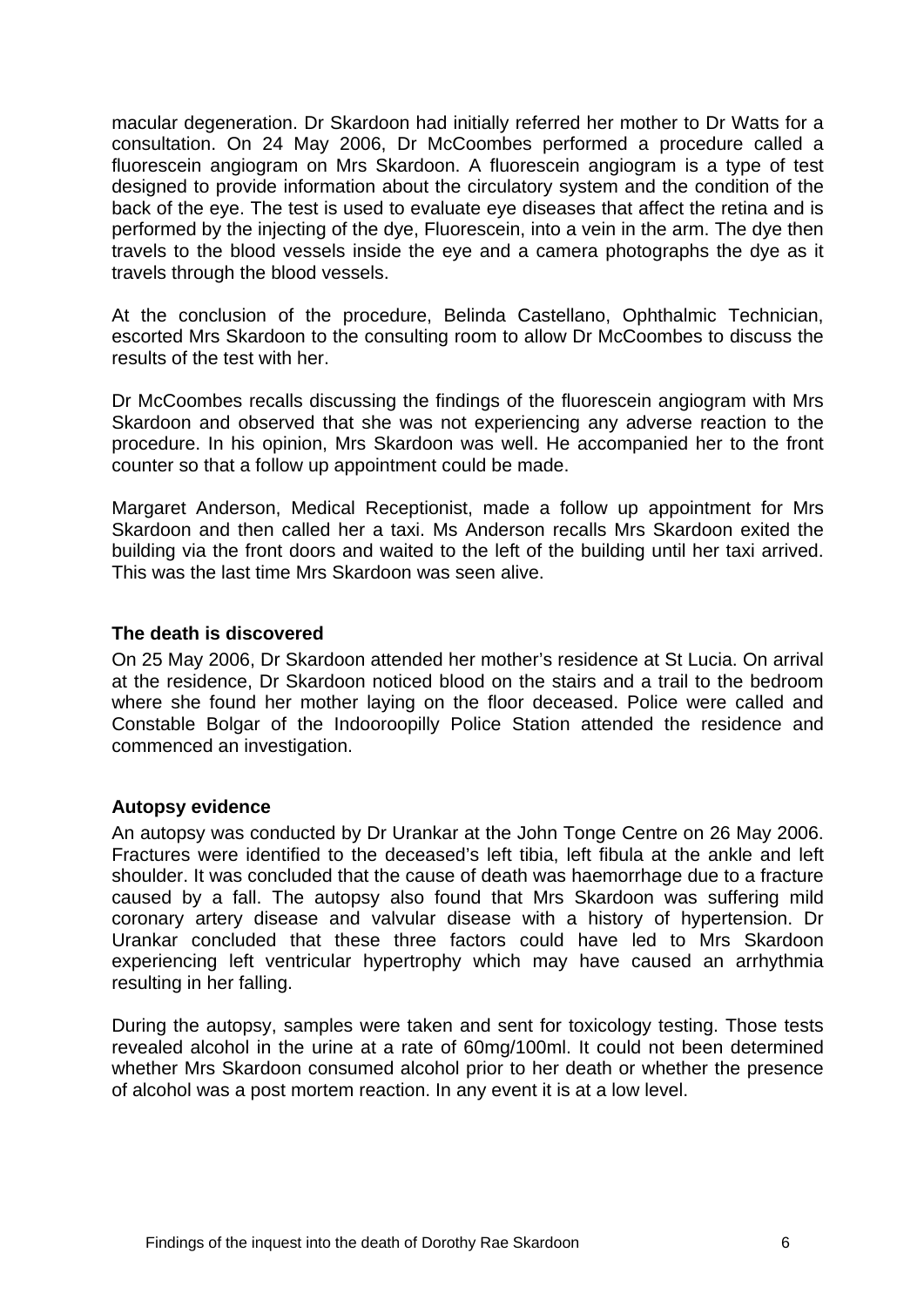# <span id="page-6-0"></span>**Expert evidence**

An expert report was commissioned by an experienced Ophthalmologist; Dr Vandeleur Snr. Dr Vandeleur concluded the fluorescein angiogram was the appropriate investigative procedure to be undertaken given Mrs Skardoon's complaint. Further, he concluded that this procedure was carried out in accordance with best practice and made no criticism of Dr McCoombes' handling of Mrs Skardoon.

He also said the "*During a long experience doing fluorescein angiograms I have never seen normal vision worsened by the procedure. Dilating drops would have caused a temporary slight blur of vision. This recovers quickly and totally."* 

Later in his report he said that "*I do not consider that Mrs Skardoon's death was caused by or contributed by either the side effects of the dilation drops or the fluorescein angiogram itself."* 

## **Reasons for an Inquest**

Dr Skardoon was very naturally concerned about the fact that her mother had clearly taken a fall on the stairs inside her dwelling on the very day of the eye procedure being performed. It is apparent that Mrs Skardoon fell down the first set of internal stairs to the landing and the serious fractures occurred. She very bravely pulled herself along and made her way up the stairs and a long a corridor to her bedroom. She reached her bed and then it seems collapsed on her floor where she was found by Dr Skardoon in what must have been a very distressing moment. There was a significant loss of blood and this all supports the autopsy findings as to the cause of death.

Dr Skardoon received a telephone call from her mother's home telephone late that afternoon but was unable to be connected. She may have made that call to her daughter after the fall and was unable to speak to her, although it is likely it was made earlier taking into account the lack of blood found on or near the telephone.

An eye procedure involving drops and injected dye would seem to most of us, to have the potential of side effects (such as blurring) which could have contributed to Mrs Skardoon's fall. Consequently, these matters needed to be investigated.

Mrs Skardoon was very independent and although her daughter was often involved in her medical treatment, this was not always the case. Dr Skardoon made the referral to Dr Watts but Mrs Skardoon appears on this occasion to have made the decision to have the procedure herself. Dr Skardoon was not aware of a diagnosis of macular degeneration until she read the subsequent report from Dr Watts.

Dr Skardoon gave evidence of some communication difficulties she had with Dr McCoombes and his associates but these are not issues directly related to matters the Coroner can comment on. She was concerned with post treatment care and possible negligence involving the fluorescein angiogram which clearly are matters the Coroner should be concerned about.

The report of Dr Vandeleur was not made available until a few days prior to the inquest. As the record will show, Dr Skardoon accepted he was a highly regarded specialist in his field and unreservedly accepted his report. She advised the Court that